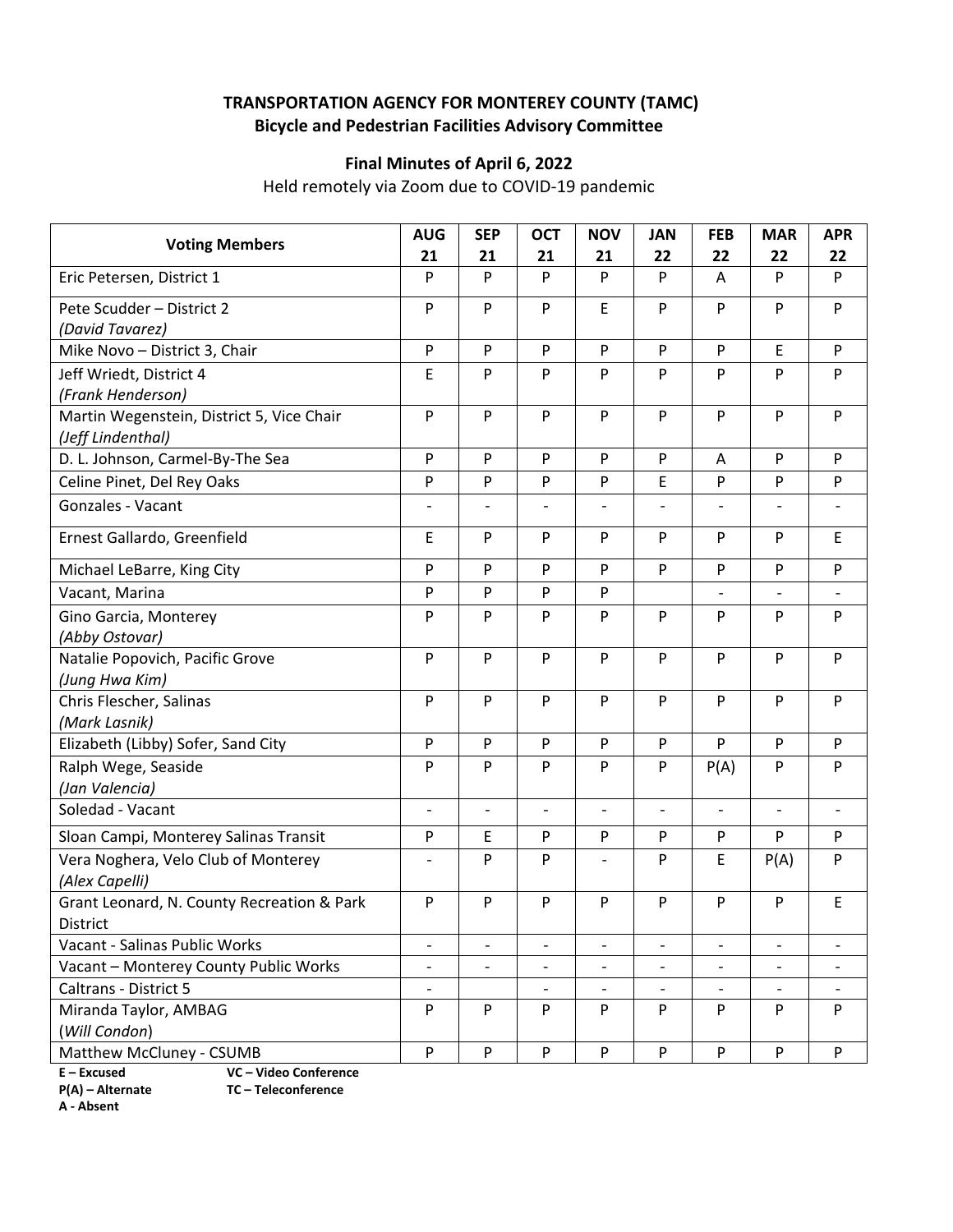*Final Bicycle and Pedestrian Facilities Advisory Committee Minutes of April 6, 2022 Page 2*

| <b>TRANSPORTATION AGENCY STAFF</b>                          | <b>AUG</b>               | <b>SEP</b>               | <b>OCT</b> | <b>NOV</b>  | <b>JAN</b>   | <b>FEB</b>   | <b>MAR</b> | <b>APR</b> |  |
|-------------------------------------------------------------|--------------------------|--------------------------|------------|-------------|--------------|--------------|------------|------------|--|
|                                                             | 21                       | 21                       | 21         | 21          | 22           | 22           | 22         | 22         |  |
| Todd Muck, Executive Director                               | E                        | F                        | F          | P           | P            | F            | E          | E          |  |
| Ariana Green, Principal Transportation<br>Planner           | $\overline{\phantom{0}}$ | E                        | P          | P           | P            | F            | E          | F          |  |
| Maria Montiel, Administrative<br>Assistant                  | P                        | P                        | P          | P           | P            | P            | P          | P          |  |
| Mike Zeller, Director of Programing<br>and Project Delivery | P                        | E                        | E          | E           | E            | E            | E          | E          |  |
| Laurie Williamson, Senior Engineer                          | $\overline{a}$           | E                        | F          | F           | E            | E            | E          | E          |  |
| Christina Watson, Director of Planning                      | $\overline{\phantom{a}}$ | P                        | E          | P           | E            | P            | P          | E          |  |
| Janneke Strause, Transportation<br>Planner                  |                          |                          |            |             | P            | P            | P          | P          |  |
| Aaron Hernandez, Assistant<br><b>Transportation Planner</b> |                          | P                        | P          | P           | P            | P            | P          | E          |  |
| Alissa Guther, Assistant<br><b>Transportation Planner</b>   |                          |                          |            | P           | P            | F            | E          | E          |  |
| Doug Bilse,                                                 |                          |                          |            |             |              |              |            | P          |  |
|                                                             |                          |                          |            |             |              |              |            |            |  |
| <b>OTHERS PRESENT:</b>                                      |                          |                          |            |             |              |              |            |            |  |
| Jessica Perez                                               |                          | <b>Health Department</b> |            |             | Hans Hoffman |              | Public     |            |  |
| Ingrid McRoberts                                            |                          | Caltrans D-5             |            | Darron Hill |              | Caltrans D-5 |            |            |  |
|                                                             |                          |                          |            |             |              |              |            |            |  |

**1.**  Chair Mike Novo called the meeting to order at 6:00 p.m. A quorum was established, and Maria Montiel took roll call.

#### **2. PUBLIC COMMENTS**

None.

#### **3. BEGINNING OF CONSENT AGENDA**

- **M/S/C**  Johnson/ Wegenstein /unanimous
	- Abstain: Mike Novo and Vera Noghera
- **3.1**  Approved minutes of the Bicycle and Pedestrian Facilities Advisory Committee meeting of March 2, 2022.

 **END OF CONSENT AGENDA**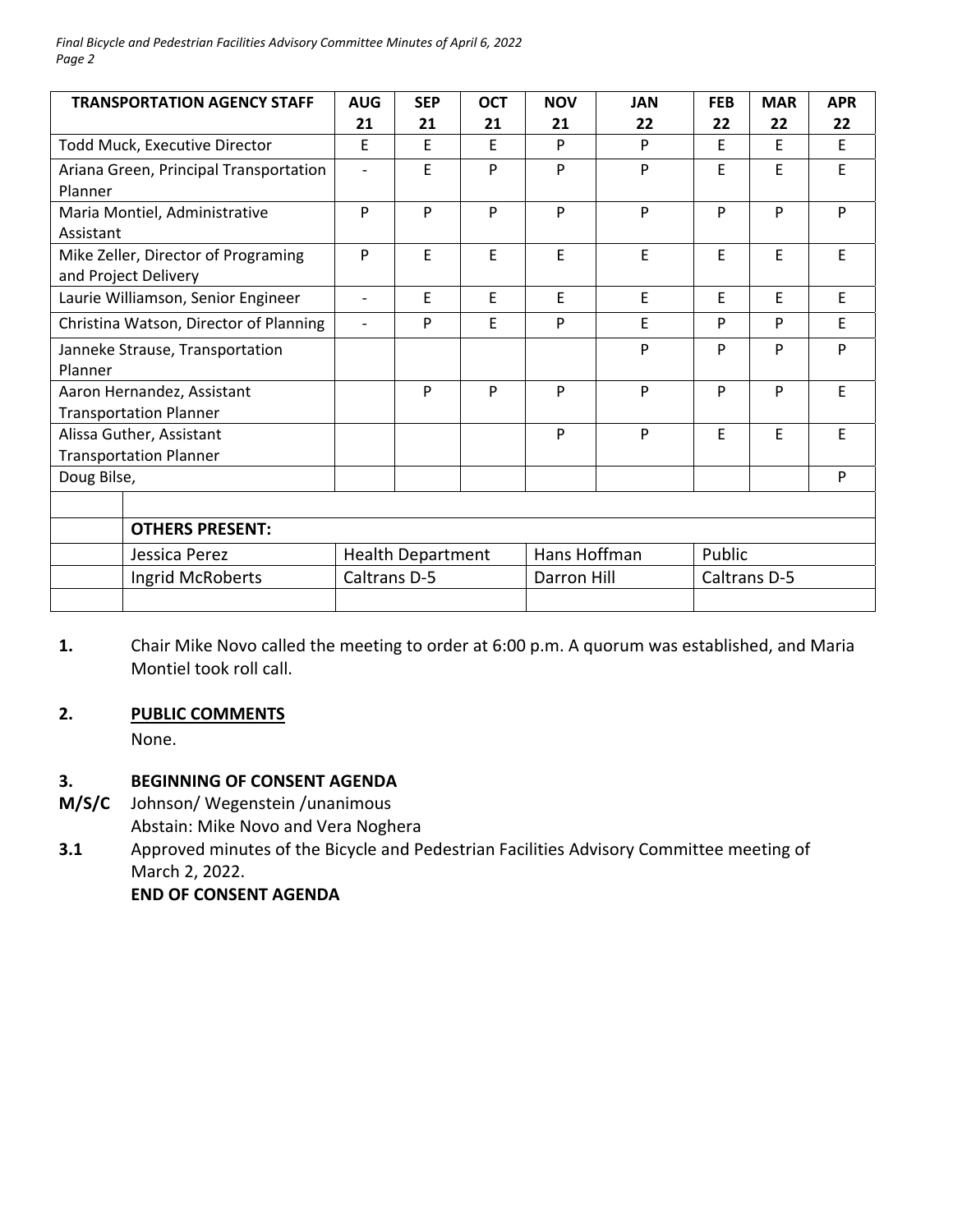## **4. CALTRANS DISTRICT 5 ACTIVE TRANSPORTATION PLAN**

The Committee received an update on the Caltrans District 5 Active Transportation Plan; and provided input on the plan.

Ingrid McRoberts, Caltrans District 5, presented on the Caltrans District 5 Active Transportation Plan for the Central Coast of California has been completed. The plan was developed in collaboration with partner agencies, advocates, and members of the public. She noted that it includes a prioritized list of bicycle and pedestrian needs along and across the State Highway System to help identify opportunities to incorporate bicycle, pedestrian, and transit improvements into projects. In conclusion Ms. McRoberts shared the Caltrans Customer Service Request link Submit Customer Service Request (ca.gov).

The Committee had the following comments and input on the Caltrans District 5 Active Transportation Plan:

- Consider highlighting the gaps in King City
- Consider including on the survey urban biking and walking if surveillance camera systems make you feel safer knowing it is being monitored
- Consider adding on grant application the need for additional camera cost
- Appreciate the references to Americans with Disability Act (ADA) on the printed material
- Consider exploring the congestion and traffic jams due to tourists
- Consider an alternative word for equity
- The plan should look at incidents, safety issues and accidents in that area
- Consider connection to the South County cities and to their big employment centers

## **5. 2024 SHOPP PROGRAM**

The Committee received a presentation and provided input on TAMC Biannual State Highway Operation and Protection Program (SHOPP) Package.

Darron Hill, Caltrans District 5, reported that Caltrans District 5 is responsible for the SHOPP programming and project initiation documents under development in Monterey County. He noted that Caltrans is responsible for maintaining and operating approximately 50,000 lane miles of the state highway system, the backbone of California's transportation infrastructure. Mr. Hill reported that the SHOPP program includes monitoring of the condition and operational performance of the highways through periodic inspections, traffic studies, and system analysis. The SHOPP is funded through the State Highway Account and reflects the State's priority for preserving the existing infrastructure.

The Committee had the following comments and input on the TAMC Biannual State Highway Operation and Protection Program:

- Consider having project descriptions use language that is easy for the public to understand
- There was a request to improve information concerning the site location. It was pointed out that that Caltrans now has a tool to easily plot the post mile on a map of the project site.